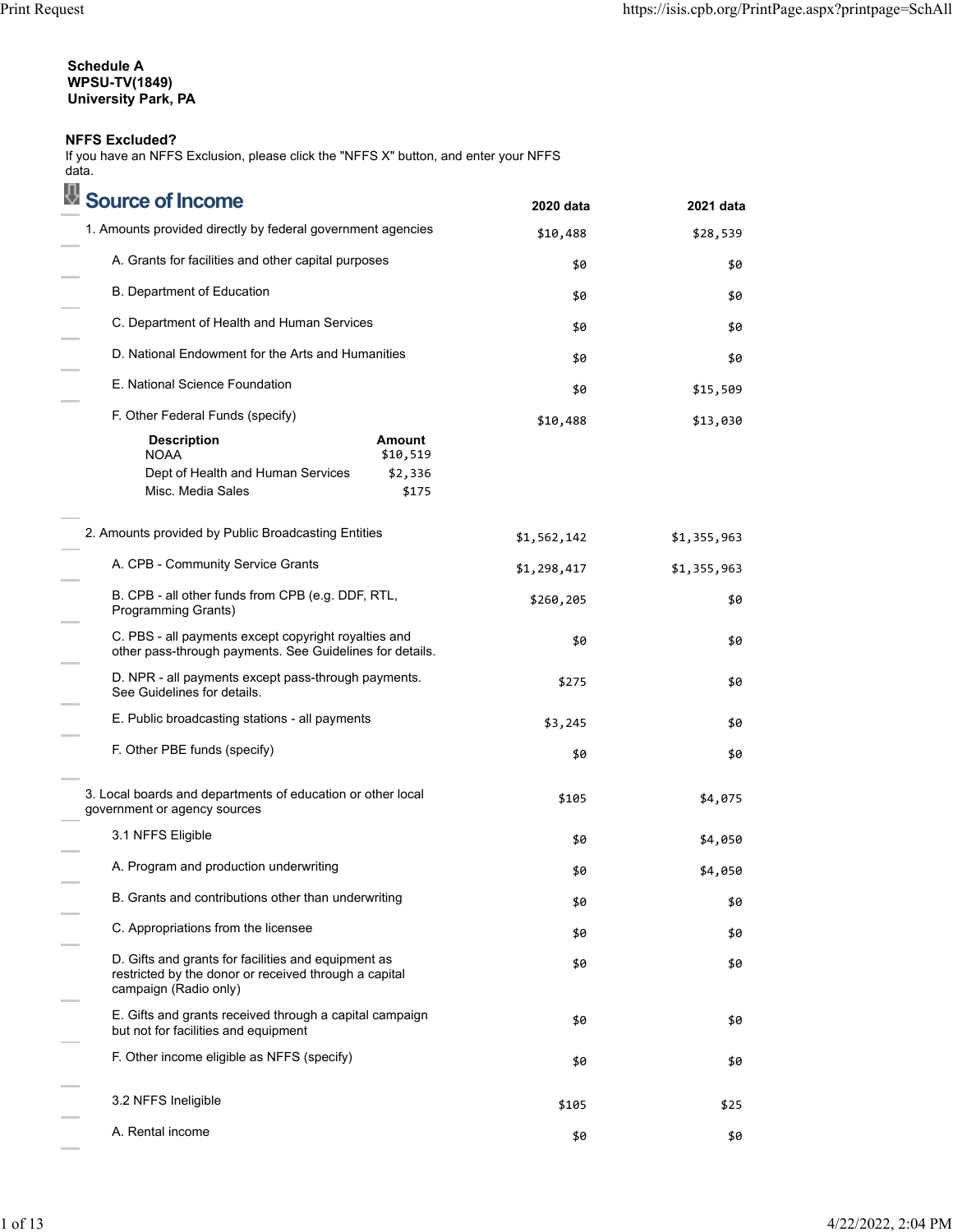| <b>B.</b> Fees for services                                                                                                           | \$0         | \$0         |
|---------------------------------------------------------------------------------------------------------------------------------------|-------------|-------------|
| C. Licensing fees (not royalties – see instructions for Line<br>15)                                                                   | \$0         | \$0         |
| D. Gifts and grants for facilities and equipment as<br>restricted by the donor or received through a capital<br>campaign (TV only)    | \$0         | \$0         |
| E. Other income ineligible for NFFS inclusion                                                                                         | \$105       | \$25        |
| <b>Description</b><br>Amount<br>Misc Media Sales<br>\$25                                                                              |             |             |
| 4. State boards and departments of education or other state<br>government or agency sources                                           | \$340,457   | \$876,526   |
| 4.1 NFFS Eligible                                                                                                                     | \$112,853   | \$122,630   |
| A. Program and production underwriting                                                                                                | \$5,710     | \$15,487    |
| B. Grants and contributions other than underwriting                                                                                   | \$107,143   | \$107,143   |
| C. Appropriations from the licensee                                                                                                   | \$0         | \$0         |
| D. Gifts and grants for facilities and equipment as<br>restricted by the donor or received through a capital<br>campaign (Radio only) | \$0         | \$0         |
| E. Gifts and grants received through a capital campaign<br>but not for facilities and equipment                                       | \$0         | \$0         |
| F. Other income eligible as NFFS (specify)                                                                                            | \$0         | \$0         |
| 4.2 NFFS Ineligible                                                                                                                   | \$227,604   | \$753,896   |
| A. Rental income                                                                                                                      | \$0         | \$0         |
| <b>B.</b> Fees for services                                                                                                           | \$60,000    | \$27,790    |
| C. Licensing fees (not royalties - see instructions for Line<br>15)                                                                   | \$0         | \$0         |
| D. Gifts and grants for facilities and equipment as<br>restricted by the donor or received through a capital<br>campaign (TV only)    | \$0         | \$0         |
| E. Other income ineligible for NFFS inclusion                                                                                         | \$167,604   | \$726,106   |
| <b>Description</b><br><b>Amount</b><br>Misc Media Sales<br>\$55                                                                       |             |             |
| CARES Act Federal flow through-<br>\$726,051<br>PA grant                                                                              |             |             |
| 5. State colleges and universities                                                                                                    | \$6,605,613 | \$5,588,248 |
| 5.1 NFFS Eligible                                                                                                                     | \$4,173,224 | \$4,202,140 |
| A. Program and production underwriting                                                                                                | \$4,365     | \$1,930     |
| B. Grants and contributions other than underwriting                                                                                   | \$0         | \$0         |
| C. Appropriations from the licensee                                                                                                   | \$4,168,859 | \$4,200,210 |
| D. Gifts and grants for facilities and equipment as<br>restricted by the donor or received through a capital<br>campaign (Radio only) | \$0         | \$0         |
| E. Gifts and grants received through a capital campaign<br>but not for facilities and equipment                                       | \$0         | \$0         |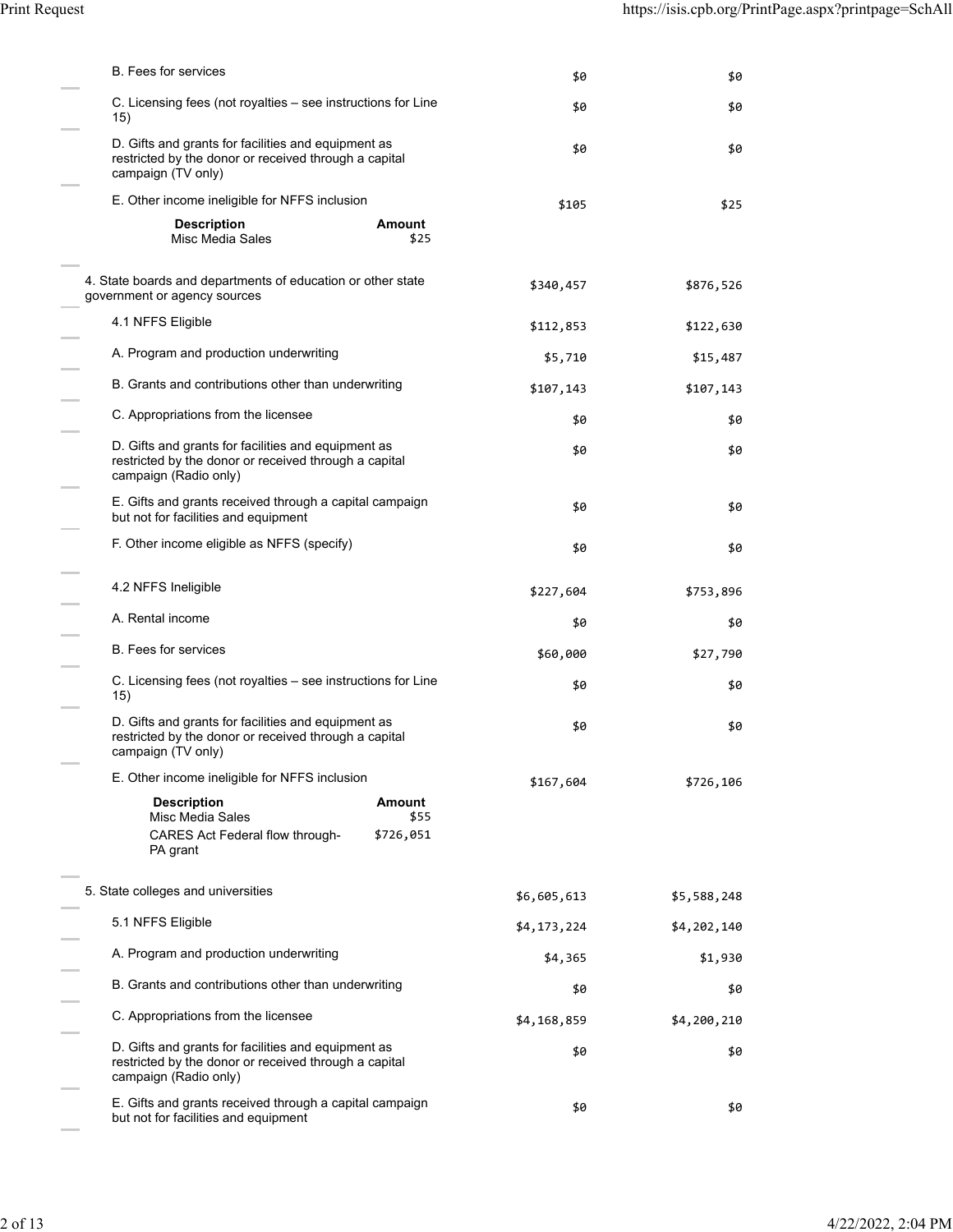| F. Other income eligible as NFFS (specify)                                                                                            | \$0         | \$0         |
|---------------------------------------------------------------------------------------------------------------------------------------|-------------|-------------|
| 5.2 NFFS Ineligible                                                                                                                   | \$2,432,389 | \$1,386,108 |
| A. Rental income                                                                                                                      | \$0         | \$0         |
| <b>B.</b> Fees for services                                                                                                           | \$2,416,294 | \$1,385,758 |
| C. Licensing fees (not royalties – see instructions for Line<br>15)                                                                   | \$0         | \$0         |
| D. Gifts and grants for facilities and equipment as<br>restricted by the donor or received through a capital<br>campaign (TV only)    | \$0         | \$0         |
| E. Other income ineligible for NFFS inclusion                                                                                         | \$16,095    | \$350       |
| <b>Amount</b><br><b>Description</b><br>Misc Media Sales<br>\$275                                                                      |             |             |
| <b>RIF Reimbursement</b><br>\$75                                                                                                      |             |             |
| 6. Other state-supported colleges and universities                                                                                    | \$0         | \$0         |
| 6.1 NFFS Eligible                                                                                                                     | \$0         | \$0         |
| A. Program and production underwriting                                                                                                | \$0         | \$0         |
| B. Grants and contributions other than underwriting                                                                                   | \$0         | \$0         |
| C. Appropriations from the licensee                                                                                                   | \$0         | \$0         |
| D. Gifts and grants for facilities and equipment as<br>restricted by the donor or received through a capital<br>campaign (Radio only) | \$0         | \$0         |
| E. Gifts and grants received through a capital campaign<br>but not for facilities and equipment                                       | \$0         | \$0         |
| F. Other income eligible as NFFS (specify)                                                                                            | \$0         | \$0         |
| 6.2 NFFS Ineligible                                                                                                                   | \$0         | \$0         |
| A. Rental income                                                                                                                      | \$0         | \$0         |
| B. Fees for services                                                                                                                  | \$0         | \$0         |
| C. Licensing fees (not royalties – see instructions for Line<br>15)                                                                   | \$0         | \$0         |
| D. Gifts and grants for facilities and equipment as<br>restricted by the donor or received through a capital<br>campaign (TV only)    | \$0         | \$0         |
| E. Other income ineligible for NFFS inclusion                                                                                         | \$0         | \$0         |
| 7. Private colleges and universities                                                                                                  | \$21,793    | \$7,163     |
| 7.1 NFFS Eligible                                                                                                                     | \$21,768    | \$7,088     |
| A. Program and production underwriting                                                                                                | \$0         | \$7,088     |
| B. Grants and contributions other than underwriting                                                                                   | \$21,768    | \$0         |
| C. Appropriations from the licensee                                                                                                   | \$0         | \$0         |
| D. Gifts and grants for facilities and equipment as<br>restricted by the donor or received through a capital<br>campaign (Radio only) | \$0         | \$0         |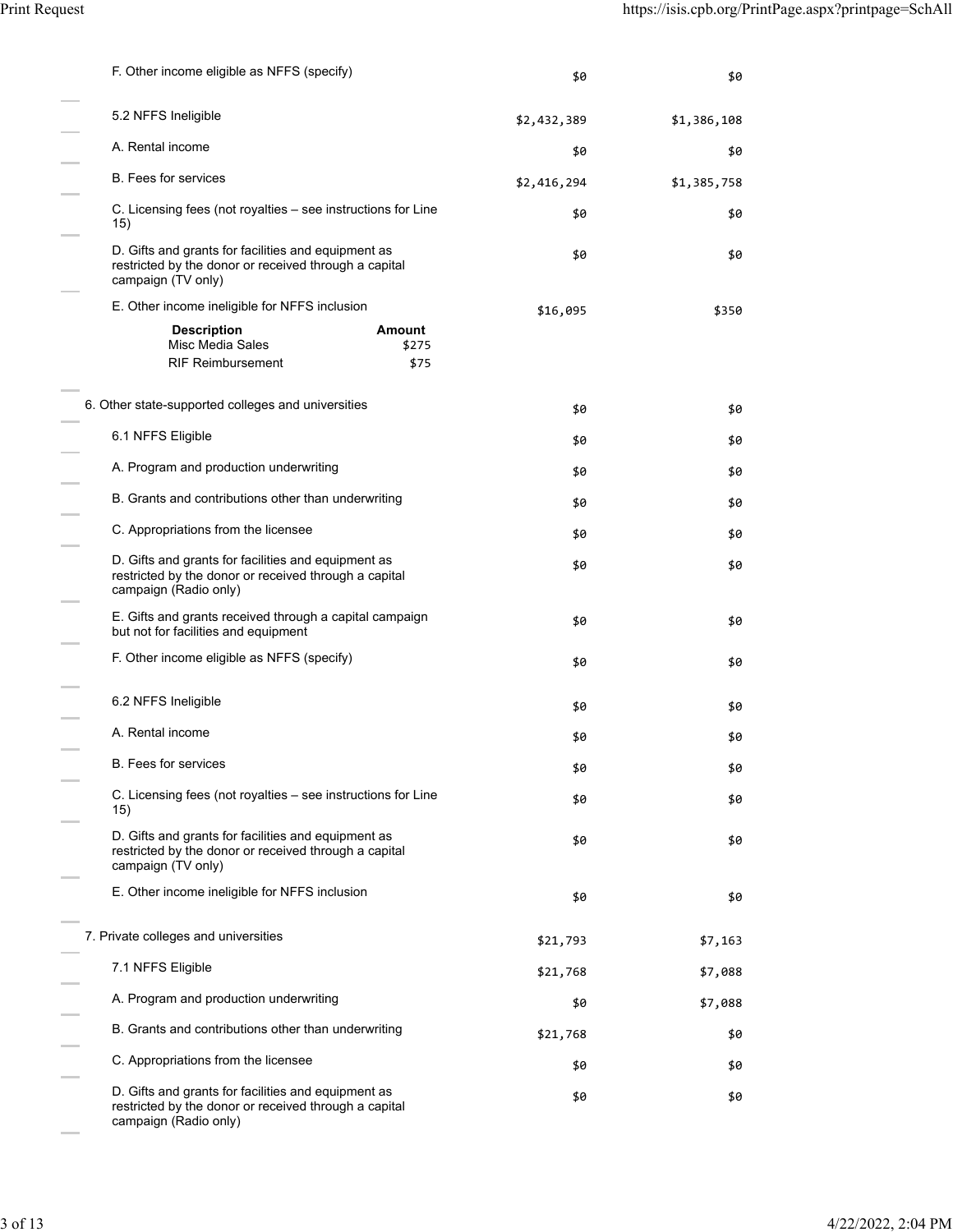| E. Gifts and grants received through a capital campaign<br>but not for facilities and equipment                                       | \$0       | \$0       |
|---------------------------------------------------------------------------------------------------------------------------------------|-----------|-----------|
| F. Other income eligible as NFFS (specify)                                                                                            | \$0       | \$0       |
| 7.2 NFFS Ineligible                                                                                                                   | \$25      | \$75      |
| A. Rental income                                                                                                                      | \$0       | \$0       |
| <b>B.</b> Fees for services                                                                                                           | \$0       | \$0       |
| C. Licensing fees (not royalties – see instructions for Line<br>15)                                                                   | \$0       | \$0       |
| D. Gifts and grants for facilities and equipment as<br>restricted by the donor or received through a capital<br>campaign (TV only)    | \$0       | \$0       |
| E. Other income ineligible for NFFS inclusion                                                                                         | \$25      | \$75      |
| Amount<br><b>Description</b><br>Misc Media Sales<br>\$75                                                                              |           |           |
| 8. Foundations and nonprofit associations                                                                                             | \$267,139 | \$154,152 |
| 8.1 NFFS Eligible                                                                                                                     | \$266,381 | \$153,058 |
| A. Program and production underwriting                                                                                                | \$243,771 | \$153,058 |
| B. Grants and contributions other than underwriting                                                                                   | \$22,610  | \$0       |
| C. Gifts and grants for facilities and equipment as<br>restricted by the donor or received through a capital<br>campaign (Radio only) | \$0       | \$0       |
| D. Gifts and grants received through a capital campaign<br>but not for facilities and equipment                                       | \$0       | \$0       |
| E. Other income eligible as NFFS (specify)                                                                                            | \$0       | \$0       |
| 8.2 NFFS Ineligible                                                                                                                   | \$758     | \$1,094   |
| A. Rental income                                                                                                                      | \$0       | \$0       |
| B. Fees for services                                                                                                                  | $$-516$   | \$0       |
| C. Licensing fees (not royalties - see instructions for Line<br>15)                                                                   | \$0       | \$0       |
| D. Gifts and grants for facilities and equipment as<br>restricted by the donor or received through a capital<br>campaign (TV only)    | \$0       | \$0       |
| E. Other income ineligible for NFFS inclusion                                                                                         | \$1,274   | \$1,094   |
| <b>Description</b><br><b>Amount</b><br>\$1,094<br>Misc Media Sales                                                                    |           |           |
| 9. Business and Industry                                                                                                              | \$217,161 | \$319,280 |
| 9.1 NFFS Eligible                                                                                                                     | \$157,530 | \$242,663 |
| A. Program and production underwriting                                                                                                | \$133,814 | \$242,663 |
| B. Grants and contributions other than underwriting                                                                                   | \$23,716  | \$0       |
| C. Gifts and grants for facilities and equipment as<br>restricted by the donor or received through a capital<br>campaign (Radio only) | \$0       | \$0       |
| D. Gifts and grants received through a capital campaign<br>but not for facilities and equipment                                       | \$0       | \$0       |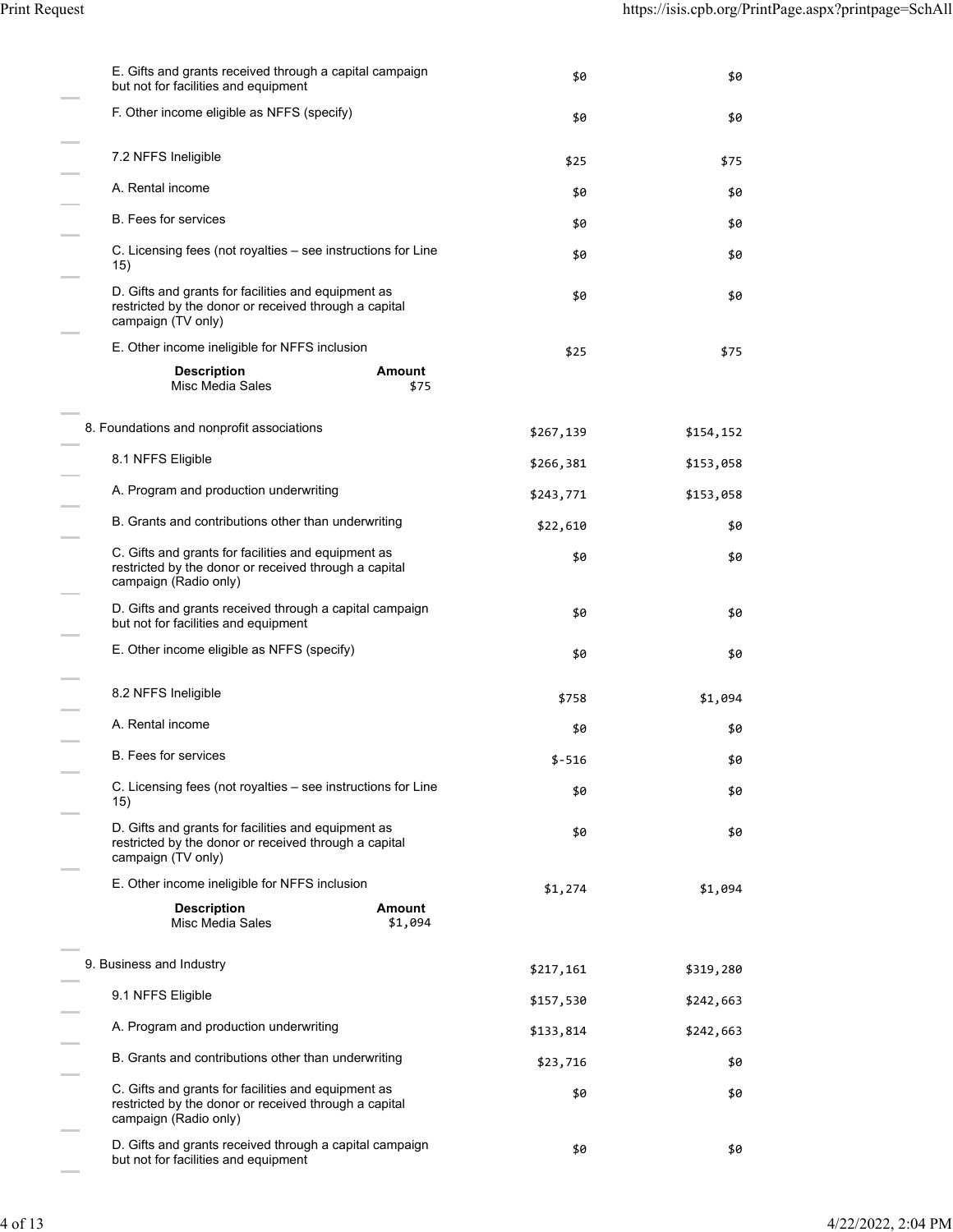| E. Other income eligible as NFFS (specify)                                                                                                                                                  | \$0       | \$0       |
|---------------------------------------------------------------------------------------------------------------------------------------------------------------------------------------------|-----------|-----------|
| 9.2 NFFS Ineligible                                                                                                                                                                         | \$59,631  | \$76,617  |
| A. Rental income                                                                                                                                                                            | \$50,585  | \$60,360  |
| <b>B.</b> Fees for services                                                                                                                                                                 | \$6,448   | \$12,124  |
| C. Licensing fees (not royalties – see instructions for Line<br>15)                                                                                                                         | \$0       | \$0       |
| D. Gifts and grants for facilities and equipment as<br>restricted by the donor or received through a capital<br>campaign (TV only)                                                          | \$0       | \$0       |
| E. Other income ineligible for NFFS inclusion                                                                                                                                               | \$2,598   | \$4,133   |
| <b>Description</b><br><b>Amount</b><br>Misc. Inc. & Media Sales<br>\$4,133                                                                                                                  |           |           |
| 10. Memberships and subscriptions (net of membership bad<br>debt expense)                                                                                                                   | \$458,657 | \$553,868 |
| 10.1 NFFS Exclusion - Fair market value of premiums<br>that are not of insubstantial value                                                                                                  | \$45,004  | \$44,106  |
| 10.2 NFFS Exclusion - All bad debt expenses from NFFS<br>eligible revenues including but not limited to pledges,<br>underwriting, and membership (unless netted elsewhere<br>in Schedule A) | \$0       | \$0       |
| 2020 data<br>2021 data                                                                                                                                                                      |           |           |
| 10.3 Total number of<br>4,590<br>5,217<br>contributors.                                                                                                                                     |           |           |
| 11. Revenue from Friends groups less any revenue included<br>on line 10<br>2020 data<br>2021 data                                                                                           | \$0       | \$0       |
| 11.1 Total number of<br>0<br>0                                                                                                                                                              |           |           |
| Friends contributors.                                                                                                                                                                       |           |           |
| 12. Subsidiaries and other activities unrelated to public<br>broadcasting (See instructions)                                                                                                | \$0       | \$0       |
| A. Nonprofit subsidiaries involved in telecommunications<br>activities                                                                                                                      | \$0       | \$0       |
| B. NFFS Ineligible - Nonprofit subsidiaries not involved in<br>telecommunications activities                                                                                                | \$0       | \$0       |
| C. NFFS Ineligible – For-profit subsidiaries regardless of<br>the nature of its activities                                                                                                  | \$0       | \$0       |
| D. NFFS Ineligible – Other activities unrelated to public<br>brodcasting                                                                                                                    | \$0       | \$0       |
| <b>Form of Revenue</b>                                                                                                                                                                      | 2020 data | 2021 data |
| 13. Auction revenue (see instructions for Line 13)                                                                                                                                          | \$43,961  | \$19,645  |
| A. Gross auction revenue                                                                                                                                                                    | \$48,640  | \$19,691  |
| B. Direct auction expenses                                                                                                                                                                  | \$4,679   | \$46      |
| 14. Special fundraising activities (see instructions for Line 14)                                                                                                                           | \$59,639  | \$31,781  |
| A. Gross special fundraising revenues                                                                                                                                                       | \$118,251 | \$32,485  |
| B. Direct special fundraising expenses                                                                                                                                                      | \$58,612  | \$704     |
| 15. Passive income                                                                                                                                                                          | \$30,594  | \$52,914  |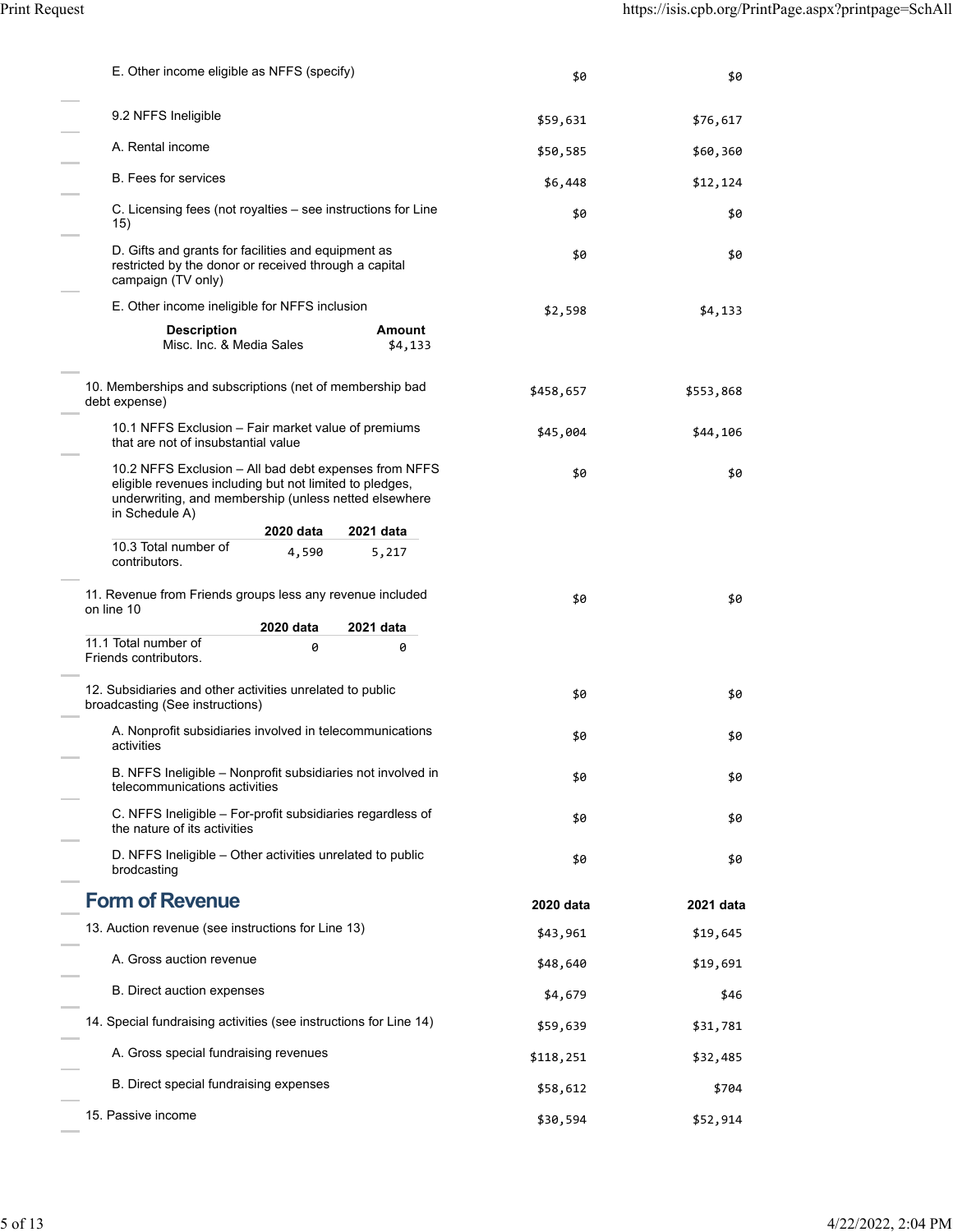| A. Interest and dividends (other than on endowment<br>funds)                                                                                                 | \$26,627    | \$49,560     |
|--------------------------------------------------------------------------------------------------------------------------------------------------------------|-------------|--------------|
| <b>B.</b> Royalties                                                                                                                                          | \$205       | \$0          |
| C. PBS or NPR pass-through copyright royalties                                                                                                               | \$3,762     | \$3,354      |
| 16. Gains and losses on investments, charitable trusts and gift<br>annuities and sale of other assets (other than endowment<br>funds)                        | $$-18,285$  | \$44,333     |
| A. Gains from sales of property and equipment (do not<br>report losses)                                                                                      | \$0         | \$0          |
| B. Realized gains/losses on investments (other than<br>endowment funds)                                                                                      | \$0         | \$0          |
| C. Unrealized gains/losses on investments and actuarial<br>gains/losses on charitable trusts and gift annuities (other<br>than endowment funds)              | $$-18,285$  | \$44,333     |
| 17. Endowment revenue                                                                                                                                        | \$47,690    | \$433,948    |
| A. Contributions to endowment principal                                                                                                                      | \$0         | \$75,275     |
| B. Interest and dividends on endowment funds                                                                                                                 | \$31,306    | \$32,291     |
| C. Realized net investment gains and losses on<br>endowment funds (if this is a negative amount, add a<br>hyphen, e.g., "-1,765")                            | \$14,466    | \$41,147     |
| D. Unrealized net investment gains and losses on<br>endowment funds (if this is a negative amount, add a<br>hyphen, e.g., "-1,765")                          | \$1,918     | \$285,235    |
| 18. Capital fund contributions from individuals (see<br>instructions)                                                                                        | \$120       | \$110        |
| A. Facilities and equipment (except funds received from<br>federal or public broadcasting sources)                                                           | \$120       | \$110        |
| <b>B.</b> Other                                                                                                                                              | \$0         | \$0          |
| 19. Gifts and bequests from major individual donors<br>2020 data<br>2021 data                                                                                | \$158,608   | \$1,094,426  |
| 19.1 Total number of<br>49<br>49<br>major individual donors                                                                                                  |             |              |
| 20. Other Direct Revenue                                                                                                                                     | \$0         | \$0          |
| Line 21. Proceeds from the FCC Spectrum Incentive Auction,<br>interest and dividends earned on these funds, channel sharing<br>revenues, and spectrum leases | \$0         | \$0          |
| A. Proceeds from sale in spectrum auction                                                                                                                    | \$0         | \$0          |
| B. Interest and dividends earned on spectrum auction<br>related revenue                                                                                      | \$0         | \$0          |
| C. Payments from spectrum auction speculators                                                                                                                | \$0         | \$0          |
| D. Channel sharing and spectrum leases revenues                                                                                                              | \$0         | \$0          |
| E. Spectrum repacking funds                                                                                                                                  | \$0         | \$0          |
| 22. Total Revenue (Sum of lines 1 through 12, 13.A, 14.A, and<br>15 through 21)                                                                              | \$9,869,173 | \$10,565,721 |
| Click here to view all NFFS Eligible revenue on Lines 3<br>through 9.                                                                                        |             |              |

Click here to view all NFFS Ineligible revenue on Lines 3 through 9.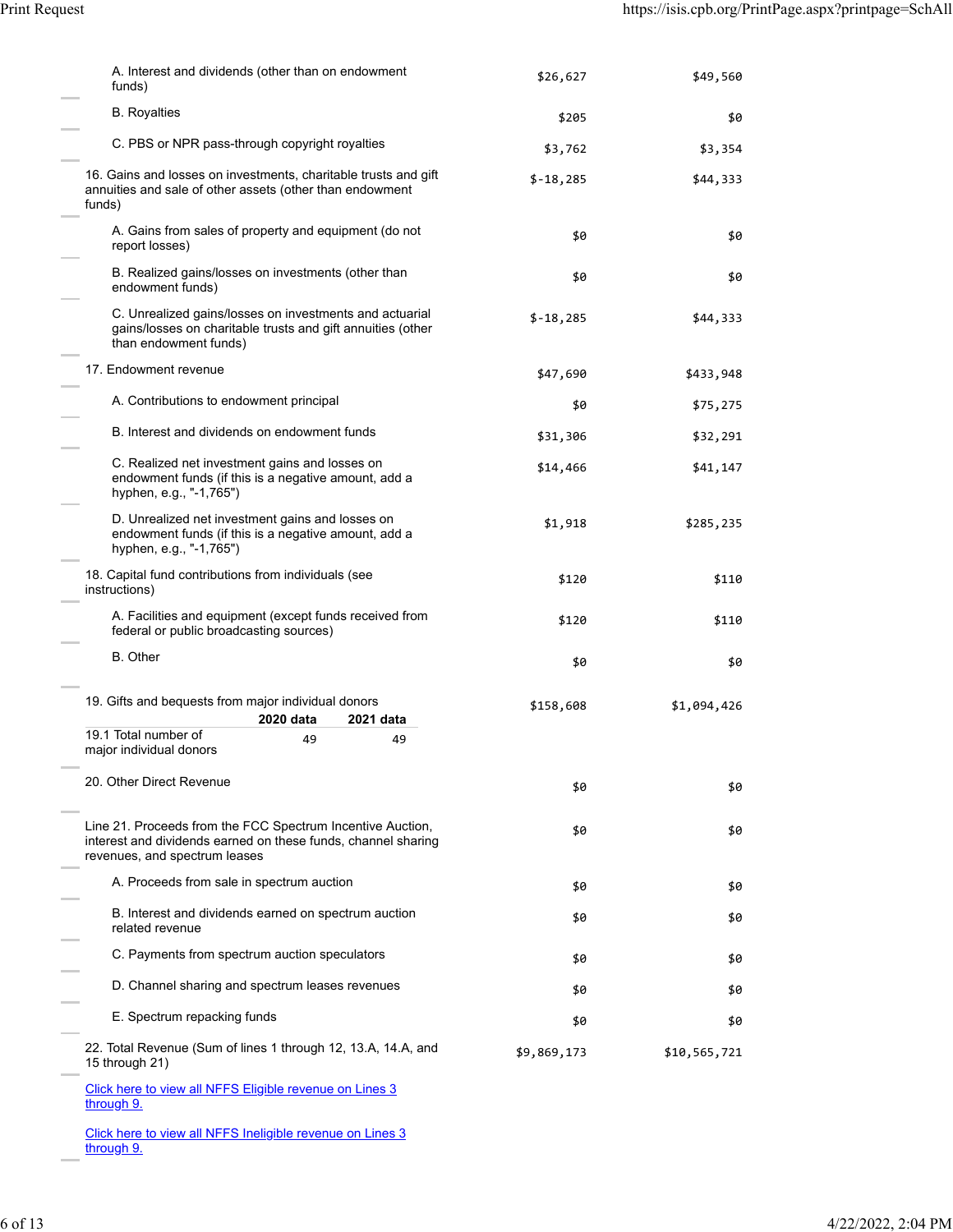| <b>Adjustments to Revenue</b>                                                                                           |                                                                                                                             |            | 2020 data     | 2021 data   |
|-------------------------------------------------------------------------------------------------------------------------|-----------------------------------------------------------------------------------------------------------------------------|------------|---------------|-------------|
|                                                                                                                         | 23. Federal revenue from line 1.                                                                                            |            |               | \$28,539    |
| 24. Public broadcasting revenue from line 2.                                                                            |                                                                                                                             |            | \$1,562,142   | \$1,355,963 |
| 7.2D, 8.2D, 9.2D, 18A)                                                                                                  | 25. Capital funds exclusion—TV (3.2D, 4.2D, 5.2D, 6.2D,                                                                     |            | \$120         | \$110       |
| purpose, or recipient criteria                                                                                          | 26. Revenue on line 20 not meeting the source, form,                                                                        |            | \$0           | \$0         |
|                                                                                                                         | 27. Other automatic subtractions from total revenue                                                                         |            | \$2,826,906   | \$2,633,386 |
| 13 <sub>b</sub>                                                                                                         | A. Auction expenses – limited to the lesser of lines 13a or                                                                 |            | \$4,679       | \$46        |
| lesser of lines 14a or 14b                                                                                              | B. Special fundraising event expenses - limited to the                                                                      |            | \$58,612      | \$704       |
|                                                                                                                         | C. Gains from sales of property and equipment – line 16a                                                                    |            | \$0           | \$0         |
| endowment funds) - line 16b                                                                                             | D. Realized gains/losses on investments (other than                                                                         |            | \$0           | \$0         |
|                                                                                                                         | E. Unrealized investment and actuarial gains/losses<br>(other than endowment funds) - line 16c                              |            | $$-18,285$    | \$44,333    |
|                                                                                                                         | F. Realized and unrealized net investment gains/losses<br>on endowment funds - line 17c, line 17d                           |            | \$16,384      | \$326,382   |
| 9.2A)                                                                                                                   | G. Rental income (3.2A, 4.2A, 5.2A, 6.2A, 7.2A, 8.2A,                                                                       |            | \$50,585      | \$60,360    |
| 9.2B)                                                                                                                   | H. Fees for services (3.2B, 4.2B, 5.2B, 6.2B, 7.2B, 8.2B,                                                                   |            | \$2,482,226   | \$1,425,672 |
| 9.2C                                                                                                                    | I. Licensing Fees (3.2C, 4.2C, 5.2C, 6.2C, 7.2C, 8.2C,                                                                      |            | \$0           | \$0         |
|                                                                                                                         | J. Other revenue ineligible as NFFS (3.2E, 4.2E, 5.2E,<br>6.2E, 7.2E, 8.2E, 9.2E)                                           |            |               | \$731,783   |
|                                                                                                                         | K. FMV of high-end premiums (Line 10.1)                                                                                     |            | \$45,004      | \$44,106    |
| membership (Line 10.2)                                                                                                  | L. All bad debt expenses from NFFS eligible revenues<br>including but not limited to pledges, underwriting, and             |            | \$0           | \$0         |
|                                                                                                                         | M. Revenue from subsidiaries and other activities<br>ineligible as NFFS (12.B, 12.C, 12.D)                                  |            | \$0           | \$0         |
| from line 21.                                                                                                           | N. Proceeds from spectrum auction and related revenues                                                                      |            | \$0           | \$0         |
| Nonfederal Financial Support)                                                                                           | 28. Total Direct Nonfederal Financial Support (Line 22 less)<br>Lines 23 through 27). (Forwards to line 1 of the Summary of |            | \$5,469,517   | \$6,547,723 |
| Comments                                                                                                                |                                                                                                                             |            |               |             |
| <b>Comment</b>                                                                                                          | <b>Name</b>                                                                                                                 | Date       | <b>Status</b> |             |
| We did not have typical<br>auction due to COVID 19                                                                      | Michele Demaree                                                                                                             | 12/17/2021 | Note          |             |
| We only held an<br>abbreviated virtual event as<br>opposed to typical in-<br>person event due to<br>COVID <sub>19</sub> | Michele Demaree                                                                                                             | 12/17/2021 | Note          |             |
| <b>Schedule B WorkSheet</b><br><b>WPSU-TV(1849)</b><br><b>University Park, PA</b>                                       |                                                                                                                             |            |               |             |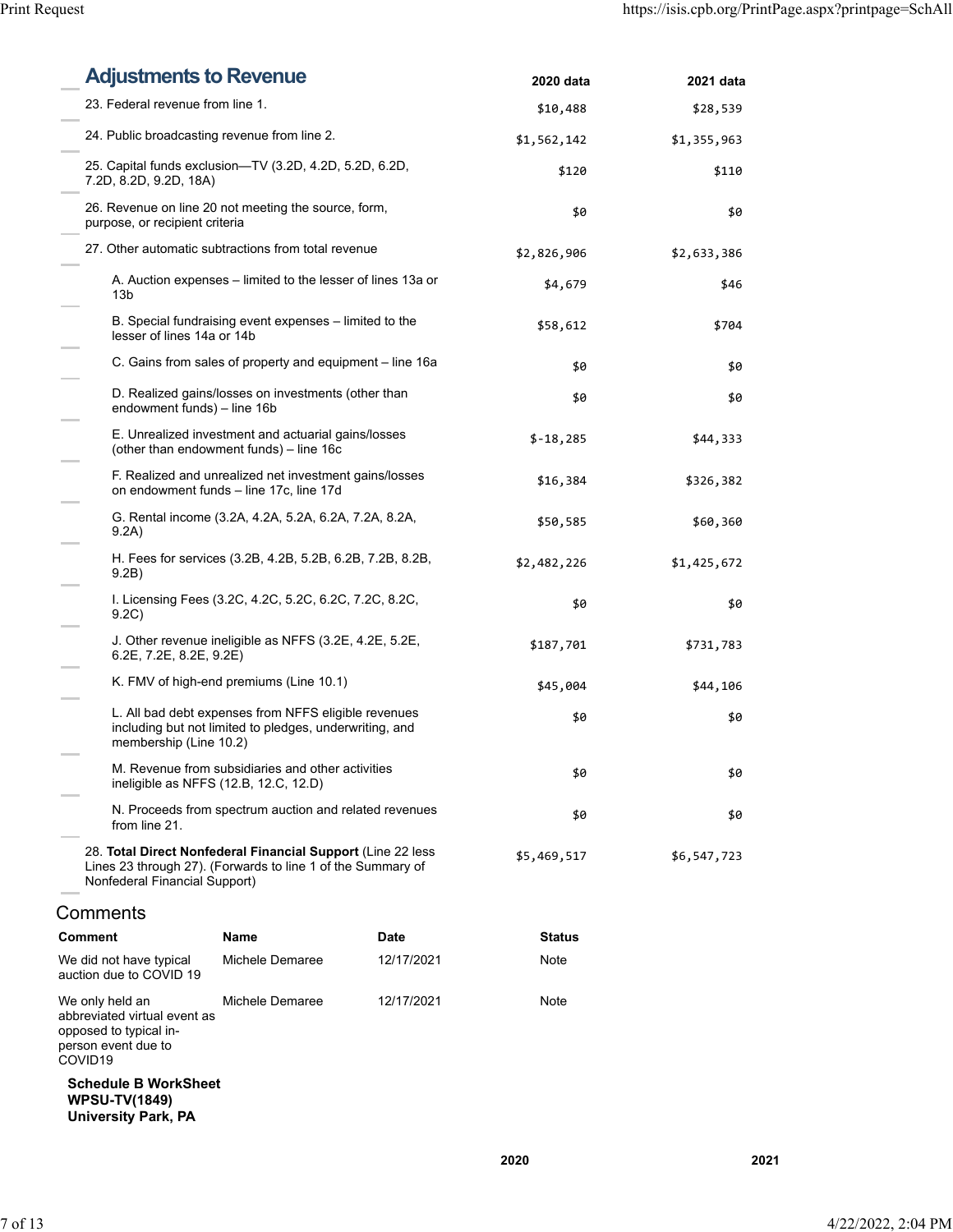|                                                                                                                           | 2020         | 2021        |
|---------------------------------------------------------------------------------------------------------------------------|--------------|-------------|
| Step 1 - Compute the Rate -<br>Licensee Indirect Costs/Licensee<br><b>Direct Costs</b>                                    |              |             |
| Institutional Support (Enter this<br>amount here only if station benefits<br>from Institutional Support.)                 | \$392,234    | \$183,759   |
| AFS page or "n/a"                                                                                                         | 0            | n/a         |
| Physical Plant Support (Enter this<br>amount here only if station benefits<br>from Physical Plant Support.)               | \$183,089    | \$273,906   |
| AFS page or "n/a"                                                                                                         | 0            | n/a         |
| <b>Licensee Indirect Costs</b>                                                                                            | \$575,323    | \$457,665   |
| <b>Licensee Direct Costs</b>                                                                                              |              |             |
| <b>Total Operating expenses</b>                                                                                           | \$6,587,158  | \$6,799,268 |
| AFS page or "n/a"                                                                                                         | 0            | n/a         |
| Less: Institutional Support (Enter this<br>amount whether or not the station<br>benefits from Institutional Support.)     | \$392,234    | \$183,759   |
| AFS page or "n/a"                                                                                                         | 0            | n/a         |
| Less: Physical Plant Support (Enter<br>this amount whether or not the station<br>benefits from Physical Plant Support.)   | \$183,089    | \$273,906   |
| AFS page or "n/a"                                                                                                         | 0            | n/a         |
| Licensee's Direct Costs (= Total<br>operating expenses minus both<br>Institutional Support and Physical<br>Plant Support) | \$6,011,835  | \$6,341,603 |
| Indirect Cost Rate = (Licensee's<br>Indirect Costs/Licensee's Direct<br>Costs)                                            | %9.56984     | %7.216866   |
| Step 2 - Identify the Base (Station's<br><b>Net Direct Expenses)</b>                                                      |              |             |
| <b>Station's Total Operating Expenses</b><br>(from Schedule E, Line 8)                                                    | \$12,008,618 | \$9,540,674 |
| Less: Depreciation and Amortization -<br>from station's AFS (if applicable)                                               | \$528,992    | \$470,499   |
| AFS page or "n/a"                                                                                                         | 0            | n/a         |
| In-kind contributions and donated<br>property and equipment reported as<br>expenses per AFS (if applicable)               | \$217,473    | \$203,826   |
| AFS page or "n/a"                                                                                                         | 0            | n/a         |
| Indirect Administrative Support (if<br>included in station's total expenses)<br>-per AFS                                  | \$1,627,806  | \$596,802   |
| AFS page or "n/a"                                                                                                         | 0            | n/a         |
| Expenses for non-broadcast activities<br>and UBIT-per AFS (if applicable)                                                 | \$0          | \$0         |
| AFS page or "n/a"                                                                                                         | 0            | n/a         |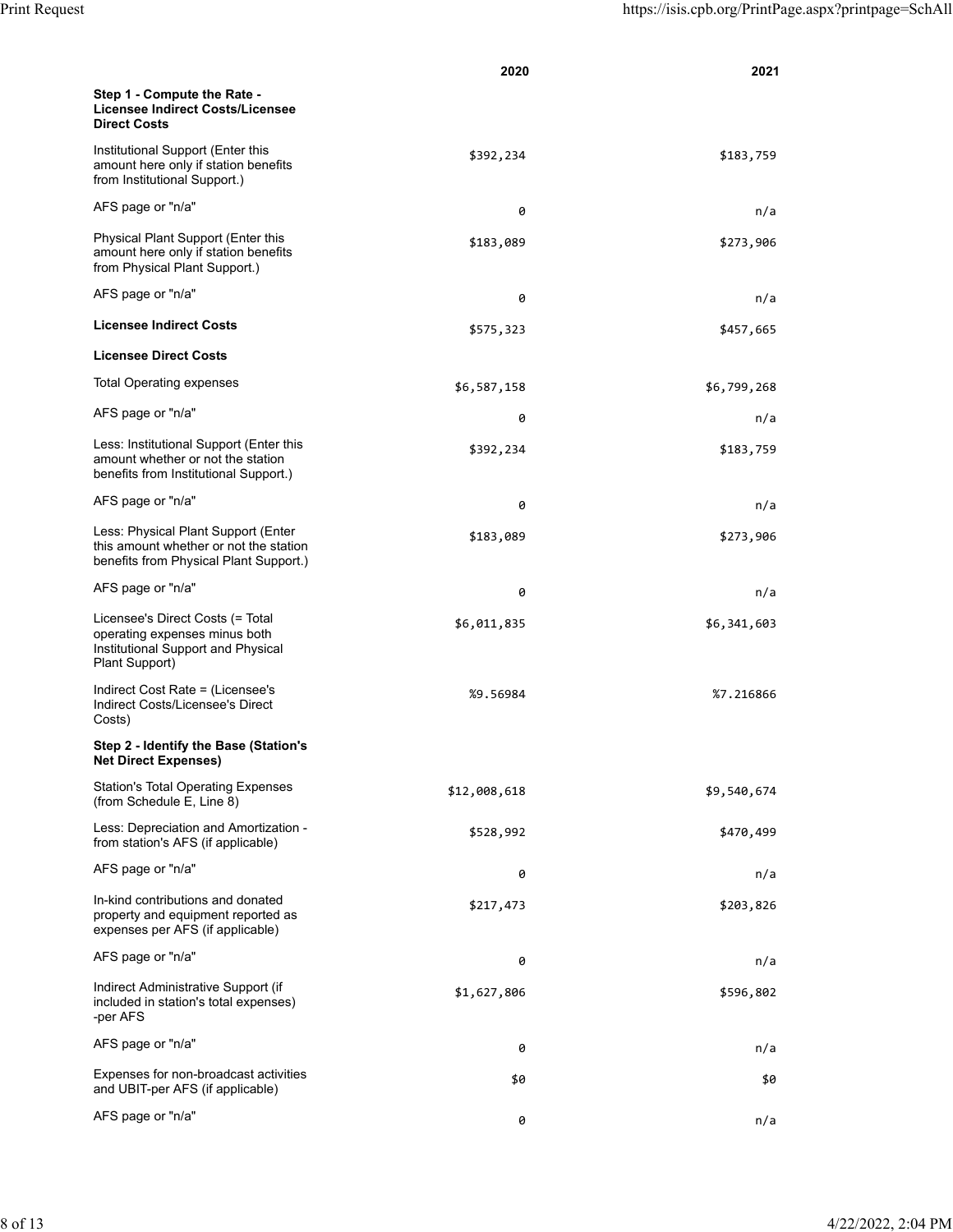|                                                                                                                                                                             |                                                               |                                   | 2020                 |     | 2021                   |
|-----------------------------------------------------------------------------------------------------------------------------------------------------------------------------|---------------------------------------------------------------|-----------------------------------|----------------------|-----|------------------------|
| Expenses not supported by licensee -<br>per AFS (Example: expenses of<br>consolidated entities like Friends<br>Groups, foundations, and component<br>units (if applicable)" |                                                               | \$0                               |                      |     | \$0                    |
| AFS page or "n/a"                                                                                                                                                           |                                                               |                                   | 0                    |     | n/a                    |
| <b>Station's Net Direct Expenses</b>                                                                                                                                        |                                                               | \$9,634,347                       |                      |     | \$8,269,547            |
| Step 3: Apply the Rate to the Base<br>(= total support activity benefiting<br>the station)                                                                                  |                                                               | \$921,992                         |                      |     | \$596,802              |
| Upload the licensee's audited financial<br>statement only. [NOTE: Only PDF files are<br>allowed for upload.]                                                                |                                                               | View Document                     |                      |     | 1849 WPSU BWA fy21.pdf |
| Comments                                                                                                                                                                    |                                                               |                                   |                      |     |                        |
| Name<br>Comment                                                                                                                                                             | <b>Date</b>                                                   |                                   | <b>Status</b>        |     |                        |
| <b>Occupancy List</b><br><b>WPSU-TV(1849)</b><br><b>University Park, PA</b>                                                                                                 |                                                               |                                   |                      |     |                        |
|                                                                                                                                                                             |                                                               | <b>Type of Occupancy Location</b> |                      |     | Value                  |
| <b>Schedule B Totals</b><br><b>WPSU-TV(1849)</b><br><b>University Park, PA</b>                                                                                              |                                                               |                                   |                      |     |                        |
|                                                                                                                                                                             |                                                               |                                   | 2020 data            |     | 2021 data              |
| 1. Total support activity benefiting station                                                                                                                                |                                                               |                                   | \$921,992            |     | \$596,802              |
| 2. Occupancy value                                                                                                                                                          |                                                               |                                   | 0                    |     | \$0                    |
| recovery, assessment, etc.                                                                                                                                                  | 3. Deductions: Fees paid to the licensee for overhead         |                                   | \$4,722              |     | \$0                    |
| of revenue reported in financial statements.                                                                                                                                | 4. Deductions: Support shown on lines 1 and 2 in excess       |                                   | \$0                  |     | \$0                    |
| of the Summary of Nonfederal Financial Support)                                                                                                                             | 5. Total Indirect Administrative Support (Forwards to Line 2  |                                   | \$917,270            |     | \$596,802              |
|                                                                                                                                                                             | 6. Please enter an institutional type code for your licensee. |                                   | SU                   |     | SU                     |
| Comments                                                                                                                                                                    |                                                               |                                   |                      |     |                        |
| <b>Comment</b><br>Name<br><b>Schedule C</b><br><b>WPSU-TV(1849)</b><br><b>University Park, PA</b>                                                                           | Date                                                          |                                   | <b>Status</b>        |     |                        |
|                                                                                                                                                                             |                                                               | 2020 data<br>\$160,967            | <b>Donor</b><br>Code |     | 2021 data<br>\$158,430 |
| 1. PROFESSIONAL SERVICES (must be eligible as NFFS)                                                                                                                         |                                                               | \$0                               |                      |     | \$0                    |
| A. Legal                                                                                                                                                                    |                                                               | BS \$160,967                      |                      | BS. | \$158,430              |
| B. Accounting and/or auditing                                                                                                                                               |                                                               | \$0                               |                      |     | \$0                    |
| C. Engineering                                                                                                                                                              |                                                               | \$0                               |                      |     | \$0                    |
| D. Other professionals (see specific line item instructions<br>in Guidelines before completing)                                                                             |                                                               |                                   |                      |     |                        |
| 2. GENERAL OPERATIONAL SERVICES (must be eligible as<br>NFFS)                                                                                                               |                                                               | \$3,000                           |                      |     | \$0                    |
| A. Annual rental value of space (studios, offices, or tower<br>facilities)                                                                                                  |                                                               | \$0                               |                      |     | \$0                    |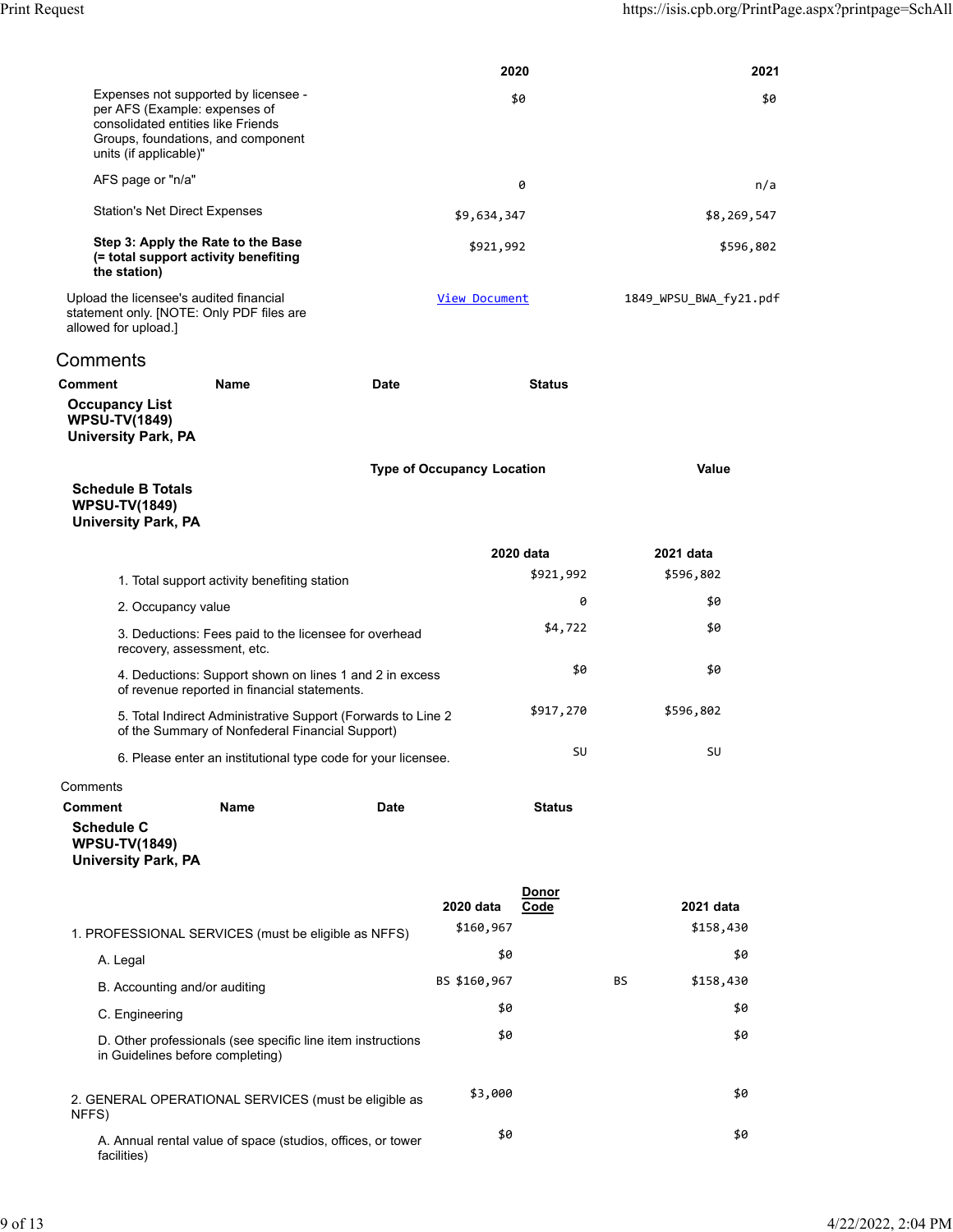|                                                                                           |                                                                                                                                                                                                   |      |     | 2020 data   | <u>Donor</u><br>Code |                      | 2021 data |
|-------------------------------------------------------------------------------------------|---------------------------------------------------------------------------------------------------------------------------------------------------------------------------------------------------|------|-----|-------------|----------------------|----------------------|-----------|
|                                                                                           |                                                                                                                                                                                                   |      |     | \$0         |                      |                      | \$0       |
| transmission tower                                                                        | B. Annual value of land used for locating a station-owned                                                                                                                                         |      |     |             |                      |                      |           |
|                                                                                           | C. Station operating expenses                                                                                                                                                                     |      |     | \$0         |                      |                      | \$0       |
| before completing)                                                                        | D. Other (see specific line item instructions in Guidelines                                                                                                                                       |      | BS. | \$3,000     |                      |                      | \$0       |
|                                                                                           | 3. OTHER SERVICES (must be eligible as NFFS)                                                                                                                                                      |      |     | \$20,975    |                      |                      | \$24,248  |
|                                                                                           | A. ITV or educational radio                                                                                                                                                                       |      |     | \$0         |                      |                      | \$0       |
| eTech Ohio)                                                                               | B. State public broadcasting agencies (APBC, FL-DOE,                                                                                                                                              |      |     | \$0         |                      |                      | \$0       |
| C. Local advertising                                                                      |                                                                                                                                                                                                   |      |     | BS \$20,975 |                      | BS.                  | \$24,248  |
| D. National advertising                                                                   |                                                                                                                                                                                                   |      |     | \$0         |                      |                      | \$0       |
|                                                                                           | 4. Total in-kind contributions - services and other assets eligible<br>as NFFS (sum of lines 1 through 3), forwards to Line 3a. of the<br>Summary of Nonfederal Financial Support                 |      |     | \$184,942   |                      |                      | \$182,678 |
|                                                                                           | 5. IN-KIND CONTRIBUTIONS INELIGIBLE AS NFFS                                                                                                                                                       |      |     | \$32,531    |                      |                      | \$21,148  |
|                                                                                           | A. Compact discs, records, tapes and cassettes                                                                                                                                                    |      |     | \$0         |                      |                      | \$0       |
|                                                                                           | <b>B.</b> Exchange transactions                                                                                                                                                                   |      |     | \$0         |                      |                      | \$0       |
|                                                                                           | C. Federal or public broadcasting sources                                                                                                                                                         |      |     | \$0         |                      |                      | \$0       |
|                                                                                           | D. Fundraising related activities                                                                                                                                                                 |      |     | BS \$22,673 |                      | BS.                  | \$21,148  |
| approved activities                                                                       | E. ITV or educational radio outside the allowable scope of                                                                                                                                        |      |     | \$0         |                      |                      | \$0       |
| F. Local productions                                                                      |                                                                                                                                                                                                   |      |     | \$0         |                      |                      | \$0       |
| G. Program supplements                                                                    |                                                                                                                                                                                                   |      |     | \$0         |                      |                      | \$0       |
|                                                                                           | H. Programs that are nationally distributed                                                                                                                                                       |      |     | \$0         |                      |                      | \$0       |
| I. Promotional items                                                                      |                                                                                                                                                                                                   |      |     | \$0         |                      |                      | \$0       |
|                                                                                           | J. Regional organization allocations of program services                                                                                                                                          |      |     | \$0         |                      |                      | \$0       |
| on line $3(b)$                                                                            | K. State PB agency allocations other than those allowed                                                                                                                                           |      |     | \$0         |                      |                      | \$0       |
|                                                                                           | L. Services that would not need to be purchased if not                                                                                                                                            |      |     | \$0         |                      |                      | \$0       |
| donated<br>M. Other                                                                       |                                                                                                                                                                                                   |      | BS  | \$9,858     |                      |                      | \$0       |
|                                                                                           | 6. Total in-kind contributions - services and other assets (line 4)<br>plus line 5), forwards to Schedule F, line 1c. Must agree with in-<br>kind contributions recognized as revenue in the AFS. |      |     | \$217,473   |                      |                      | \$203,826 |
| Comments                                                                                  |                                                                                                                                                                                                   |      |     |             |                      |                      |           |
| <b>Comment</b><br><b>Schedule D</b><br><b>WPSU-TV(1849)</b><br><b>University Park, PA</b> | <b>Name</b>                                                                                                                                                                                       | Date |     |             | <b>Status</b>        |                      |           |
|                                                                                           |                                                                                                                                                                                                   |      |     | 2020 data   |                      | <u>Donor</u><br>Code | 2021 data |
|                                                                                           |                                                                                                                                                                                                   |      |     | \$          |                      |                      | \$0       |
|                                                                                           | 1. Land (must be eligible as NFFS)                                                                                                                                                                |      |     | \$          |                      |                      | \$0       |
|                                                                                           | 2. Building (must be eligible as NFFS)                                                                                                                                                            |      |     |             |                      |                      |           |

3. Equipment (must be eligible as NFFS)  $\overline{\phantom{1}}^{3}$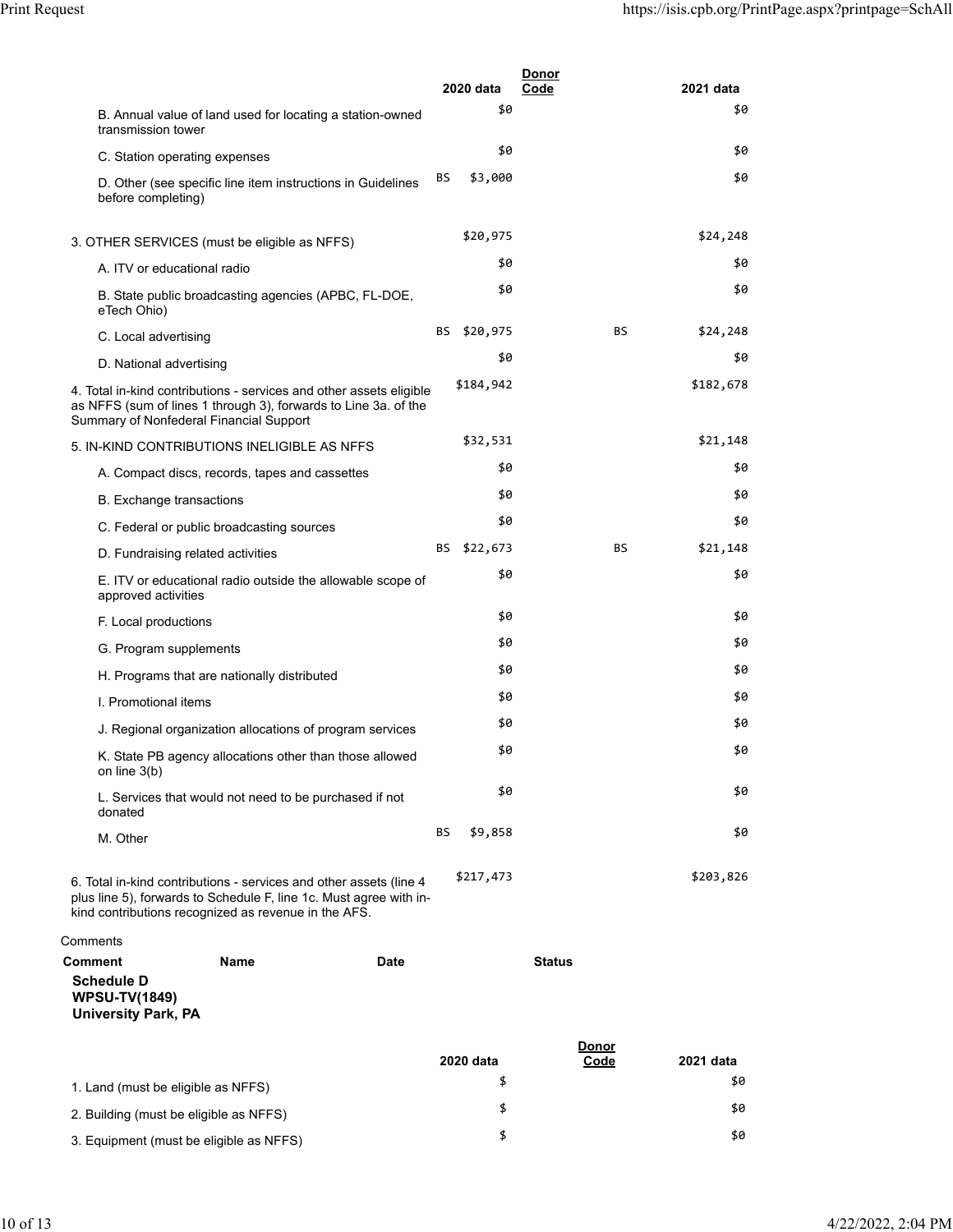|                                                                                    |                                                                                                                                                                                               |             | 2020 data | <u>Donor</u><br>Code | 2021 data   |
|------------------------------------------------------------------------------------|-----------------------------------------------------------------------------------------------------------------------------------------------------------------------------------------------|-------------|-----------|----------------------|-------------|
|                                                                                    | 4. Vehicle(s) (must be eligible as NFFS)                                                                                                                                                      |             | \$        |                      | 50          |
|                                                                                    | 5. Other (specify) (must be eligible as NFFS)                                                                                                                                                 |             | \$        |                      | \$0         |
|                                                                                    | 6. Total in-kind contributions - property and equipment eligible<br>as NFFS (sum of lines 1 through 5), forwards to Line 3b. of the<br>Summary of Nonfederal Financial Support                |             | \$        |                      | \$0         |
|                                                                                    | 7. IN-KIND CONTRIBUTIONS INELIGIBLE AS NFFS                                                                                                                                                   |             | \$        |                      | \$0         |
| a) Exchange transactions                                                           |                                                                                                                                                                                               |             | \$        |                      | \$0         |
|                                                                                    | b) Federal or public broadcasting sources                                                                                                                                                     |             | \$        |                      | \$0         |
|                                                                                    | c) TV only—property and equipment that includes new<br>facilities (land and structures), expansion of existing<br>facilities and acquisition of new equipment                                 |             | \$        |                      | \$0         |
| d) Other (specify)                                                                 |                                                                                                                                                                                               |             | \$        |                      | \$0         |
|                                                                                    | 8. Total in-kind contributions - property and equipment (line 6<br>plus line 7), forwards to Schedule F, line 1d. Must agree with in-<br>kind contributions recognized as revenue in the AFS. |             | \$        |                      | \$0         |
| Comments                                                                           |                                                                                                                                                                                               |             |           |                      |             |
| Comment<br><b>Schedule E</b><br><b>WPSU-TV(1849)</b><br><b>University Park, PA</b> | <b>Name</b>                                                                                                                                                                                   | <b>Date</b> |           | <b>Status</b>        |             |
| <b>EXPENSES</b><br>(Operating and non-operating)                                   |                                                                                                                                                                                               |             |           |                      |             |
|                                                                                    | <b>PROGRAM SERVICES</b>                                                                                                                                                                       |             |           | 2020 data            | 2021 data   |
|                                                                                    | 1. Programming and production                                                                                                                                                                 |             |           | \$6,213,405          | \$5,129,614 |
|                                                                                    | A. TV CSG                                                                                                                                                                                     |             |           | \$819,908            | \$685,290   |
|                                                                                    | <b>B. TV Interconnection</b>                                                                                                                                                                  |             |           | \$0                  | \$0         |
|                                                                                    | C. Other CPB Funds                                                                                                                                                                            |             |           | \$260,205            | \$0         |
|                                                                                    | D. All non-CPB Funds                                                                                                                                                                          |             |           | \$5,133,292          | \$4,444,324 |
|                                                                                    | 2. Broadcasting and engineering                                                                                                                                                               |             |           | \$1,094,587          | \$1,048,627 |
|                                                                                    | A. TV CSG                                                                                                                                                                                     |             |           | \$33,689             | \$32,252    |
|                                                                                    | <b>B. TV Interconnection</b>                                                                                                                                                                  |             |           | \$22,454             | \$22,858    |
|                                                                                    | C. Other CPB Funds                                                                                                                                                                            |             |           | \$0                  | \$0         |
|                                                                                    | D. All non-CPB Funds                                                                                                                                                                          |             |           | \$1,038,444          | \$993,517   |
|                                                                                    | 3. Program information and promotion                                                                                                                                                          |             |           | \$445,679            | \$523,231   |
|                                                                                    | A. TV CSG                                                                                                                                                                                     |             |           | \$105,220            | \$159,521   |
|                                                                                    | <b>B. TV Interconnection</b>                                                                                                                                                                  |             |           | \$0                  | \$0         |
|                                                                                    | C. Other CPB Funds                                                                                                                                                                            |             |           | \$0                  | \$0         |
|                                                                                    | D. All non-CPB Funds                                                                                                                                                                          |             |           | \$340,459            | \$363,710   |
|                                                                                    | <b>SUPPORT SERVICES</b>                                                                                                                                                                       |             |           | 2020 data            | 2021 data   |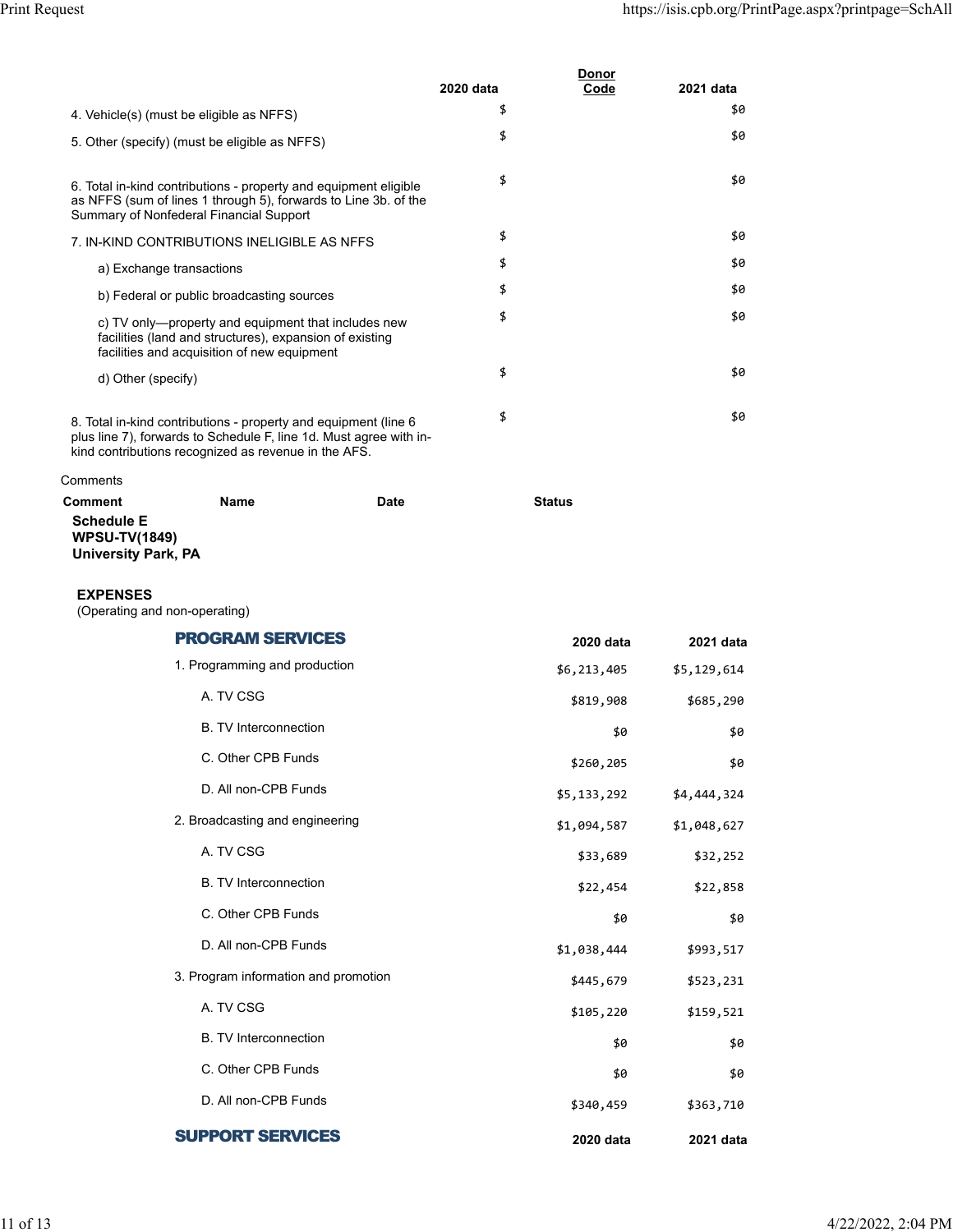| <b>PROGRAM SERVICES</b>                                                                              | 2020 data    | 2021 data    |
|------------------------------------------------------------------------------------------------------|--------------|--------------|
| 4. Management and general                                                                            | \$3,506,921  | \$2,080,719  |
| A. TV CSG                                                                                            | \$201,804    | \$315,218    |
| <b>B.</b> TV Interconnection                                                                         | \$0          | \$0          |
| C. Other CPB Funds                                                                                   | \$0          | \$0          |
| D. All non-CPB Funds                                                                                 | \$3,305,117  | \$1,765,501  |
| 5. Fund raising and membership development                                                           | \$419,937    | \$349,617    |
| A. TV CSG                                                                                            | \$57,726     | \$77,446     |
| <b>B.</b> TV Interconnection                                                                         | \$0          | \$0          |
| C. Other CPB Funds                                                                                   | \$0          | \$0          |
| D. All non-CPB Funds                                                                                 | \$362,211    | \$272,171    |
| 6. Underwriting and grant solicitation                                                               | \$328,089    | \$408,866    |
| A. TV CSG                                                                                            | \$57,616     | \$63,378     |
| <b>B.</b> TV Interconnection                                                                         | \$0          | \$0          |
| C. Other CPB Funds                                                                                   | \$0          | \$0          |
| D. All non-CPB Funds                                                                                 | \$270,473    | \$345,488    |
| 7. Depreciation and amortization (if not allocated to<br>functional categories in lines 1 through 6) | \$0          | \$0          |
| A. TV CSG                                                                                            | \$0          | \$0          |
| <b>B.</b> TV Interconnection                                                                         | \$0          | \$0          |
| C. Other CPB Funds                                                                                   | \$0          | \$0          |
| D. All non-CPB Funds                                                                                 | \$0          | \$0          |
| 8. Total Expenses (sum of lines 1 to 7) must agree with<br>audited financial statements              | \$12,008,618 | \$9,540,674  |
| A. Total TV CSG (sum of Lines 1.A, 2.A, 3.A, 4.A, 5.A,<br>6.A, 7.A)                                  | \$1,275,963  | \$1,333,105  |
| B. Total TV Interconnection (sum of Lines 1.B, 2.B,<br>3.B, 4.B, 5.B, 6.B, 7.B)                      | \$22,454     | \$22,858     |
| C. Total Other CPB Funds (sum of Lines 1.C, 2.C, 3.C,<br>4.C, 5.C, 6.C, 7.C)                         | \$260,205    | \$0          |
| D. Total All non-CPB Funds (sum of Lines 1.D, 2.D,<br>3.D, 4.D, 5.D, 6.D, 7.D                        | \$10,449,996 | \$8,184,711  |
| INVESTMENT IN CAPITAL ASSETS<br>Cost of capital assets purchased or donated                          |              |              |
|                                                                                                      | 2020 data    | 2021 data    |
| 9. Total capital assets purchased or donated                                                         | \$71,924     | \$818,487    |
| 9a. Land and buildings                                                                               | \$0          | \$0          |
| 9b. Equipment                                                                                        | \$71,924     | \$818,487    |
| 9c. All other                                                                                        | \$0          | \$0          |
| 10. Total expenses and investment in capital assets<br>(Sum of lines 8 and 9)                        | \$12,080,542 | \$10,359,161 |